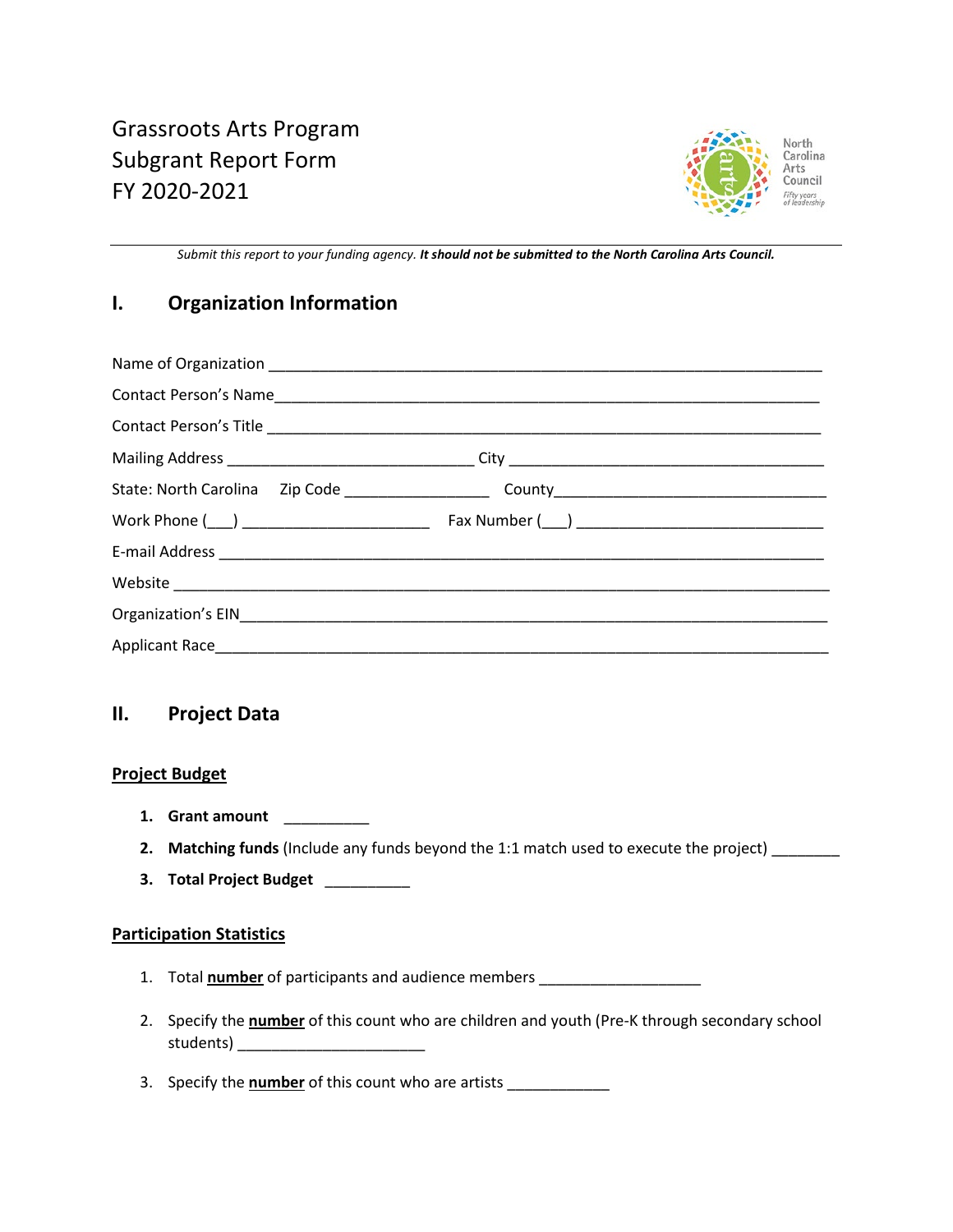

# Grassroots Arts Program Subgrant Report Form FY 2020-2021

*Submit this report to your funding agency. It should not be submitted to the North Carolina Arts Council.*

## **Project Demographics**

- **1.** Excluding artists, what percentage of project participants were: (**Should add to 100%)**
	- a. American Indian/Alaskan Native
	- b. Native Hawaiian/Pacific Islander
	- c. Black/African-American
	- d. Hispanic/Latino
	- e. White, not Hispanic \_\_\_\_\_\_\_\_\_\_\_\_\_\_
	- f. Asian **and all the set of the set of the set of the set of the set of the set of the set of the set of the set of the set of the set of the set of the set of the set of the set of the set of the set of the set of the se**
- 2. What percentage of artists in the funded project were: (**Should add to 100%)**
	- a. American Indian/Alaskan Native
	- b. Native Hawaiian/Pacific Islander \_\_\_\_\_\_\_\_\_\_\_\_\_\_
	- c. Black/African-American \_\_\_\_\_\_\_\_\_\_\_\_\_\_\_
	- d. Hispanic/Latino \_\_\_\_\_\_\_\_\_\_\_\_\_
	- e. White, not Hispanic \_\_\_\_\_\_\_\_\_\_\_\_\_
	- f. Asian \_\_\_\_\_\_\_\_\_\_\_\_\_

## **Arts Education**

Did 50% or more of the project activities involve arts education; increasing knowledge and skills in the arts to grades Pre-K-12?

## **Project Description Narrative**

Please provide a brief description of the project funded: (limit 25 words)